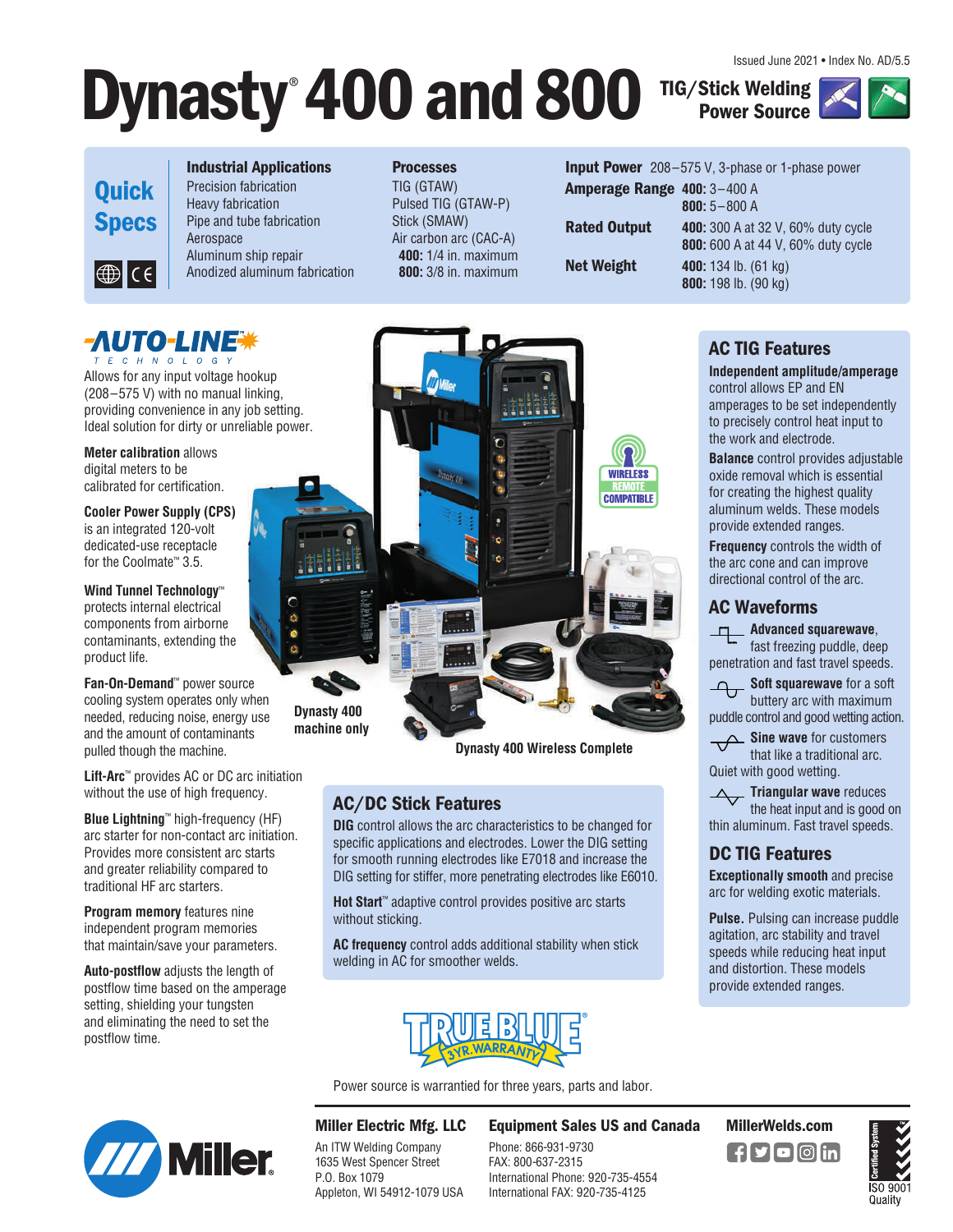## **Specifications (Subject to change without notice.)**



| Model          | Input<br><b>Power</b> | Welding<br>Amperage<br>Range | Rated<br><b>Output</b>              | 208 V | Amps Input at Rated Load Output, 50/60 Hz<br><b>230 V</b> | 400 V | 460 V | 575 V | KVA  | KW   | Max.<br><b>Open-Circuit</b><br>Voltage | <b>Dimensions</b>                                      | Net<br>Weight                           |
|----------------|-----------------------|------------------------------|-------------------------------------|-------|-----------------------------------------------------------|-------|-------|-------|------|------|----------------------------------------|--------------------------------------------------------|-----------------------------------------|
| Dynasty<br>400 | 3-phase               | $3 - 400A$                   | 250 A at 30 V,<br>100% duty cycle   | 28    | 26                                                        | 14    | 13    | 10    | 10.3 | 9.8  | 75 VDC<br>$(10-15 \text{ VDC}^*)$      | H: 24.75 in. (629 mm)<br>W: 13.75 in. (349 mm)         | 134 lb.<br>(61 kg)                      |
|                |                       |                              | 300 A at 32 V.<br>60% duty cycle    | 36    | 33                                                        | 19    | 16    | 13    | 13.1 | 12.5 |                                        | D: 22 in. (559 mm)<br>with TIGRunner®                  | with                                    |
|                | 1-phase               | $3 - 400A$                   | 200 A at 27.2 V.<br>100% duty cycle | 39    | 35                                                        | 19    | 17    | 13    | 8.2  | 7.5  |                                        | H: $43.125$ in. $(1,095$ mm)<br>W: 23.125 in. (587 mm) | <b>TIGRunner®</b><br>251 lb.            |
|                |                       |                              | 250 A at 29 V.<br>60% duty cycle    | 52    | 47                                                        | 26    | 22    | 17    | 10.9 | 9.9  |                                        | D: $43.75$ in. $(1,111$ mm)                            | $(114 \text{ kg})$                      |
| Dynasty<br>800 | 3-phase               | $5 - 800A$                   | 500 A at 40 V.<br>100% duty cycle   | 73    | 66                                                        | 37    | 32    | 25    | 26   | 25   | 75 VDC<br>$(10-15 \text{ VDC}^*)$      | H: 34.5 in. (876 mm)<br>W: 13.75 in. (349 mm)          | 198 lb.<br>$(90 \text{ kg})$            |
|                |                       |                              | 600 A at 44 V.<br>60% duty cycle    | 96    | 86                                                        | 48    | 42    | 33    | 35   | 33   |                                        | D: $22$ in. $(559$ mm)<br>with TIGRunner®              | with                                    |
|                | 1-phase               | $5 - 800$ A                  | 400 A at 34 V.<br>100% duty cycle   | 98    | 88                                                        | 48    | 41    | 32    | 20   | 19   |                                        | H: 53.125 in. (1,400 mm)<br>W: 23.125 in. (587 mm)     | <b>TIGRunner<sup>®</sup></b><br>313 lb. |
|                |                       |                              | 500 A at 40 V.<br>60% duty cycle    | 136   | 122                                                       | 66    | 56    | 44    | 28   | 26   |                                        | D: $43.75$ in. $(1,111$ mm)                            | $(142 \text{ kg})$                      |

*Certified by Canadian Standards Association to both the Canadian and U.S. Standards. All CE models conform to the applicable parts of the IEC 60974 series of standards.* \*Sense voltage for low OCV stick and Lift-Arc™ TIG.

## **Performance Data**

| Model          | Input<br>Power | TIG (GTAW)<br><b>Duty Cycle</b>         | Stick (SMAW)<br><b>Duty Cycle</b>       | <b>AC TIG Material</b><br><b>Thickness Range</b> | <b>DC TIG Material</b><br><b>Thickness Range</b> | <b>Stick Electrode</b><br><b>Maximum Diameter</b>                          | <b>Carbon Arc Gouging</b><br>(CAC-A) Maximum | Generator<br>Requirement |
|----------------|----------------|-----------------------------------------|-----------------------------------------|--------------------------------------------------|--------------------------------------------------|----------------------------------------------------------------------------|----------------------------------------------|--------------------------|
| Dynasty<br>400 | 3-phase        | 400 A, 20%<br>300 A, 60%<br>250 A, 100% | 400 A, 20%<br>300 A, 60%<br>250 A, 100% | $.015 - 5/8$ in.<br>$(0.38 - 15.9$ mm)           | $.012 - 5/8$ in.<br>$(0.3 - 15.9$ mm)            | 6010: 1/4 in. (6.4 mm)<br>7018: 1/4 in. (6.4 mm)<br>7024: 1/4 in. (6.4 mm) | $1/4$ in. (6.4 mm)                           | <b>20 kVA</b>            |
|                | 1-phase        | 300 A, 20%<br>250 A, 60%<br>200 A, 100% | 300 A, 20%<br>250 A, 60%<br>200 A, 100% |                                                  |                                                  |                                                                            |                                              |                          |
| Dynasty<br>800 | 3-phase        | 800 A, 20%<br>600 A, 60%<br>500 A, 100% | 800 A, 20%<br>600 A, 60%<br>500 A, 100% | $.020 - 1$ in.<br>$(0.5 - 25.4$ mm)              | $.020 - 1$ in.<br>$(0.5 - 25.4$ mm)              | 6010: 1/4 in. (6.4 mm)<br>7018: 1/4 in. (6.4 mm)<br>7024: 1/4 in. (6.4 mm) | $3/8$ in. $(9.5$ mm)                         | 50 kVA                   |
|                | 1-phase        | 500 A. 60%<br>400 A, 100%               | 500 A, 60%<br>400 A, 100%               |                                                  |                                                  |                                                                            |                                              |                          |

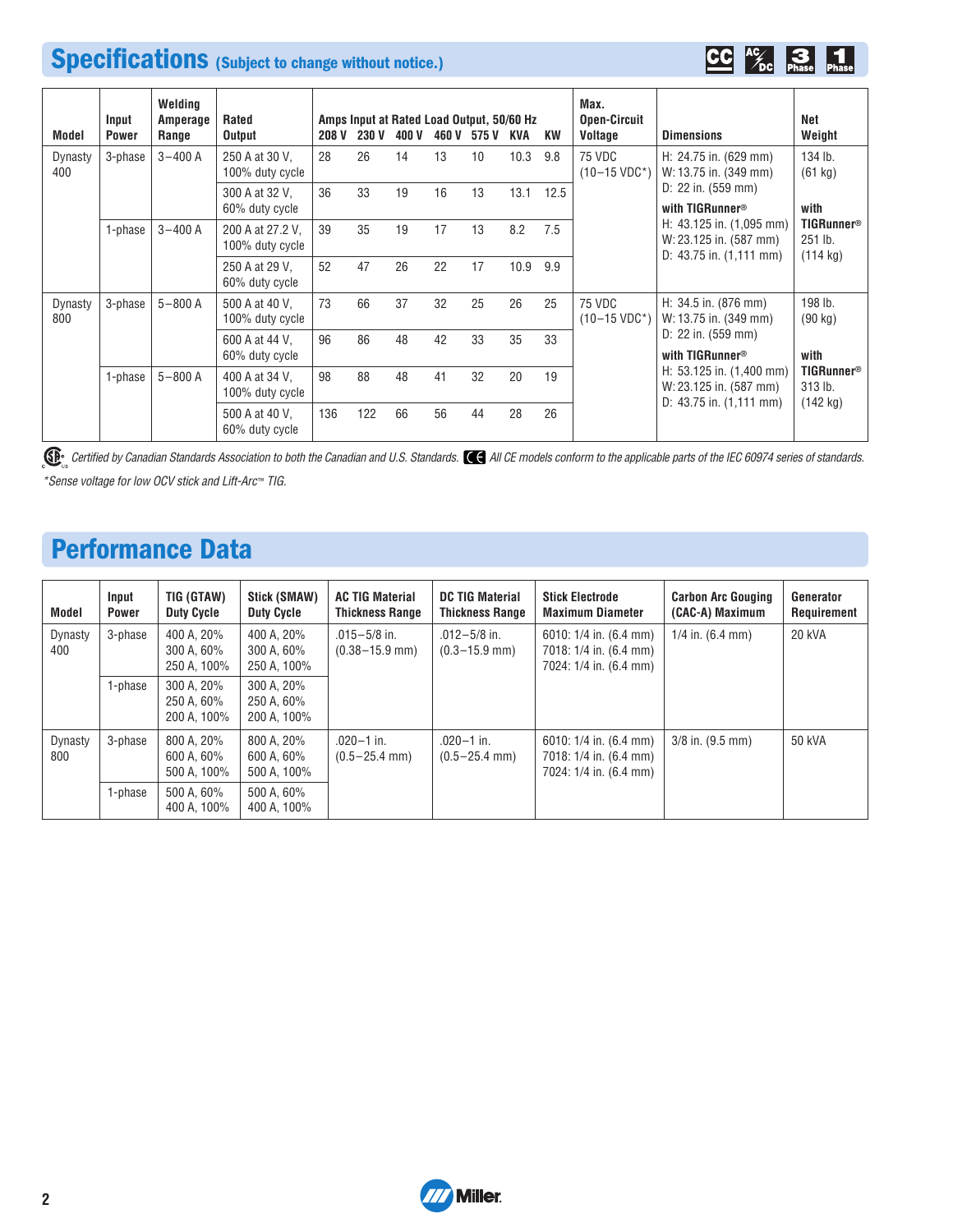## **Dynasty** ® **400 and 800 Control Panel**



### **Control Panel Parameter Values**

| Memory Switch | 36 Combinatio |
|---------------|---------------|
|               | (9 AC TIG)    |
|               | (9 AC stick)  |
|               | (9 DC TIG)    |
|               | (9 DC stick)  |

#### **2. Memory Display**

 **3. Voltmeter Display** 

|  | 4. Ammeter Display |  |  |  |
|--|--------------------|--|--|--|
|--|--------------------|--|--|--|

#### **5. Polarity** AC/DC

- **6. Process/** TIG: HF impulse, Lift-Arc **Arc Starting** STICK: Adaptive Hot Start
- **7. Output Control** Standard remote,
- 

| 2T trigger hold, |
|------------------|
| Output on        |

#### **8. Pulser Control**

| Pulses per Second* DC: 0.1-5,000 pps |                     |
|--------------------------------------|---------------------|
|                                      | $AC: 0.1 - 500$ pps |
| Peak Time*                           | $5 - 95%$           |
| Background Amps* 5-95%               |                     |

\*Pro-Set parameter selectable.

1. Tungsten Size 400 = .020–3/16 in./GEN or 0.5–4.8 mm 800 = .040–1/4 in./GEN or 1.0–6.4 mm 2. Remote Trigger = 3T/4T/4TL/4TE/4Tm 3. Independent Amplitude = SAME/INDP 4. Wave Form = SOFT/ADVS/SINE/TRI 5. Commutation Amperage = HIGH/LOW 6. Stick Hot Start = ON/OFF

- **9. Memory Card Port**
- **10. Activity Indicator**
- **11. Encoder Control**
- **12. Amperage Button**

#### **13. AC Waveshape**

| <b>EN Amperage</b> | $3 - 400$ A/5 $-800$ A |
|--------------------|------------------------|
| EP Amperage        | $3 - 400$ A/5 $-800$ A |
| Balance*           | 50-99% EN              |
| Frequency*         | $20 - 400$ Hz          |
| 14. Gas/DIG        |                        |
| Preflow            | $0.0 - 25.0$ seconds   |
| Postflow           | Auto/Off-50 seconds    |

- 
- DIG\* Off–100%
- **15. Sequencer Control**

| <b>Initial Amps</b>  | $3 - 400$ A/5 $-800$ A |
|----------------------|------------------------|
| <b>Initial Time</b>  | Off-25.0 seconds       |
| <b>Initial Slope</b> | Off-50.0 seconds       |
| <b>Weld Time</b>     | Off-999 seconds        |
| <b>Final Slope</b>   | Off-50.0 seconds       |
| <b>Final Amps</b>    | $3 - 400$ A/5 $-800$ A |
| <b>Final Time</b>    | Off-25.0 seconds       |

#### **User Menu (Press Gas and Amperage buttons.) Tech Menu (Hold Gas and Amperage buttons five seconds.)**

- 1. Arc Time 0.0–9,999 hours 0.0–59 minutes
	- 0–999,999 cycles
- Resettable 2. Error Log = Error event recorder
- 3. Stick Stuc = OFF/ON
- 4. OCV = LOW/NORM
- 5. Weld Timers = OFF/ON
- 6. Cooler Power = AUTO/ON/OFF
- $7.$  Locks = OFF/1 $-4$
- 8. Meter Display
- 9. External Pulse Control = OFF/ON
- 10. Machine Reset
- 11. Software Number
- 12. Serial Number
- 13. Slave (with Modbus®

Address =  $1-247$ automation expansion) Baudrate = 9600/19.2K Parity = EVEN/ODD/NONE

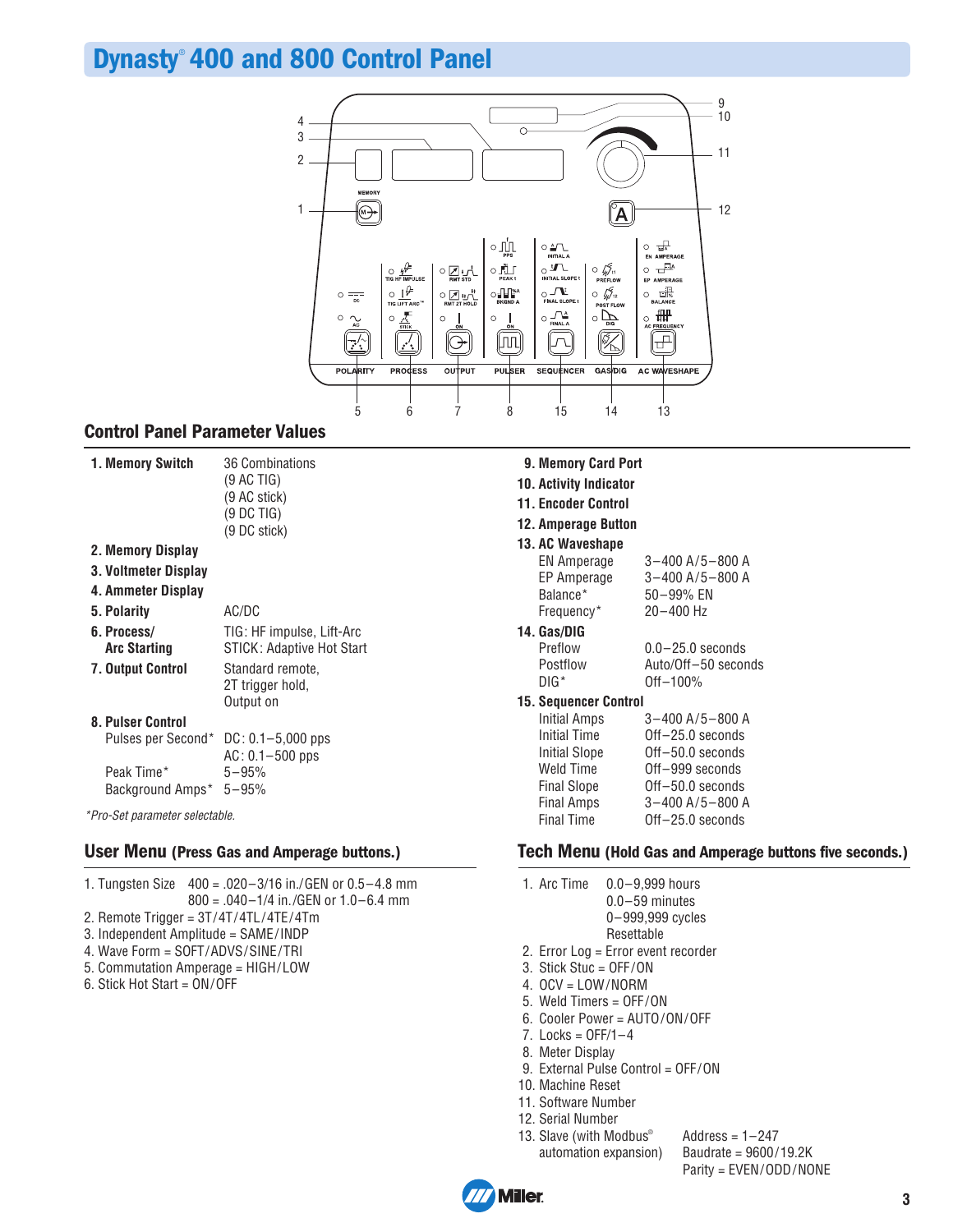# **AC Waveshape Controls**

| <b>Feature</b>                                                                                                                                                                                                                                                                                        | <b>Setting</b>                                                                      | <b>Arc Effect</b>                                                                          | <b>Weld Effect</b>                                                               |
|-------------------------------------------------------------------------------------------------------------------------------------------------------------------------------------------------------------------------------------------------------------------------------------------------------|-------------------------------------------------------------------------------------|--------------------------------------------------------------------------------------------|----------------------------------------------------------------------------------|
| <b>AC Balance Control</b><br>Controls arc cleaning action.<br>Adjusting the % EN of the AC wave<br>controls the width of the etching zone<br>surrounding the weld.<br>Note: Set the AC Balance control for<br>adequate arc cleaning (etching) action at<br>the sides and in front of the weld puddle. | 75% EN<br>Current<br>% EP<br>$%$ EN<br><b>Time</b>                                  | Reduces balling<br>action and helps<br>maintain point                                      | <b>Bead</b><br>Minimum visible<br>oxide removal (etching)                        |
| AC Balance should be fine-tuned<br>according to the amount of etching<br>desired.                                                                                                                                                                                                                     | 50% EN<br>Current<br>%EP<br>$%$ EN<br>Time                                          | Increases balling<br>action of the<br>electrode                                            | 11 111 1111 1 <del>11</del><br><b>Bead</b><br>Visible oxide<br>removal (etching) |
| <b>AC Frequency Control</b><br>Controls the width of the arc cone.<br>Increasing the AC Frequency<br>provides a more focused arc and<br>increased directional control.<br>Note: Decreasing the AC Frequency<br>softens the arc and broadens the weld                                                  | 60 Hz<br>Current<br>%EP<br>$%$ EN<br><b>Time</b>                                    | Wider profile<br>ideal for buildup work                                                    | <b>Bead</b><br>Visible oxide<br>removal (etching)                                |
| puddle for a wider weld.                                                                                                                                                                                                                                                                              | 120 Hz<br>$\frac{\%}{EP}$<br>$96$ <sub>EP</sub><br>Current<br>%EN<br>$%$ EN<br>Time | Narrower profile<br>for fillet welds<br>and automated<br>applications                      | וווווורו<br><b>Bead</b><br>Visible oxide<br>removal (etching)                    |
| <b>Independent AC Amperage</b><br><b>Control</b>                                                                                                                                                                                                                                                      | <b>100A EP</b><br><b>200A EN</b>                                                    | More current<br>in EN than EP:                                                             |                                                                                  |
| Allows the EN and EP amperage<br>values to be set independently. Adjusts<br>the ratio of EN to EP amperage to<br>precisely control heat input to the<br>work and the electrode. EN amperage                                                                                                           | <b>Current</b><br>$EP+$<br>$EN -$<br>Time                                           | Faster travel speeds<br>and deeper<br>penetration                                          | <b>Bead</b><br>Minimum visible<br>oxide removal (etching)                        |
| controls the amount of heat directed<br>to the work, while EP amperage<br>dramatically affects the arc cleaning<br>action (along with the AC Balance<br>control). Increased EN amperage also<br>provides deeper penetration and<br>allows for increased travel speeds.                                | 200A EP<br><b>100A EN</b><br>Current<br>$EP+$<br>$EN -$<br>Time                     | More current<br>in EP than EN:<br>Shallow penetration,<br>increased balling<br>and etching | Bead<br>Visible oxide<br>removal (etching)                                       |

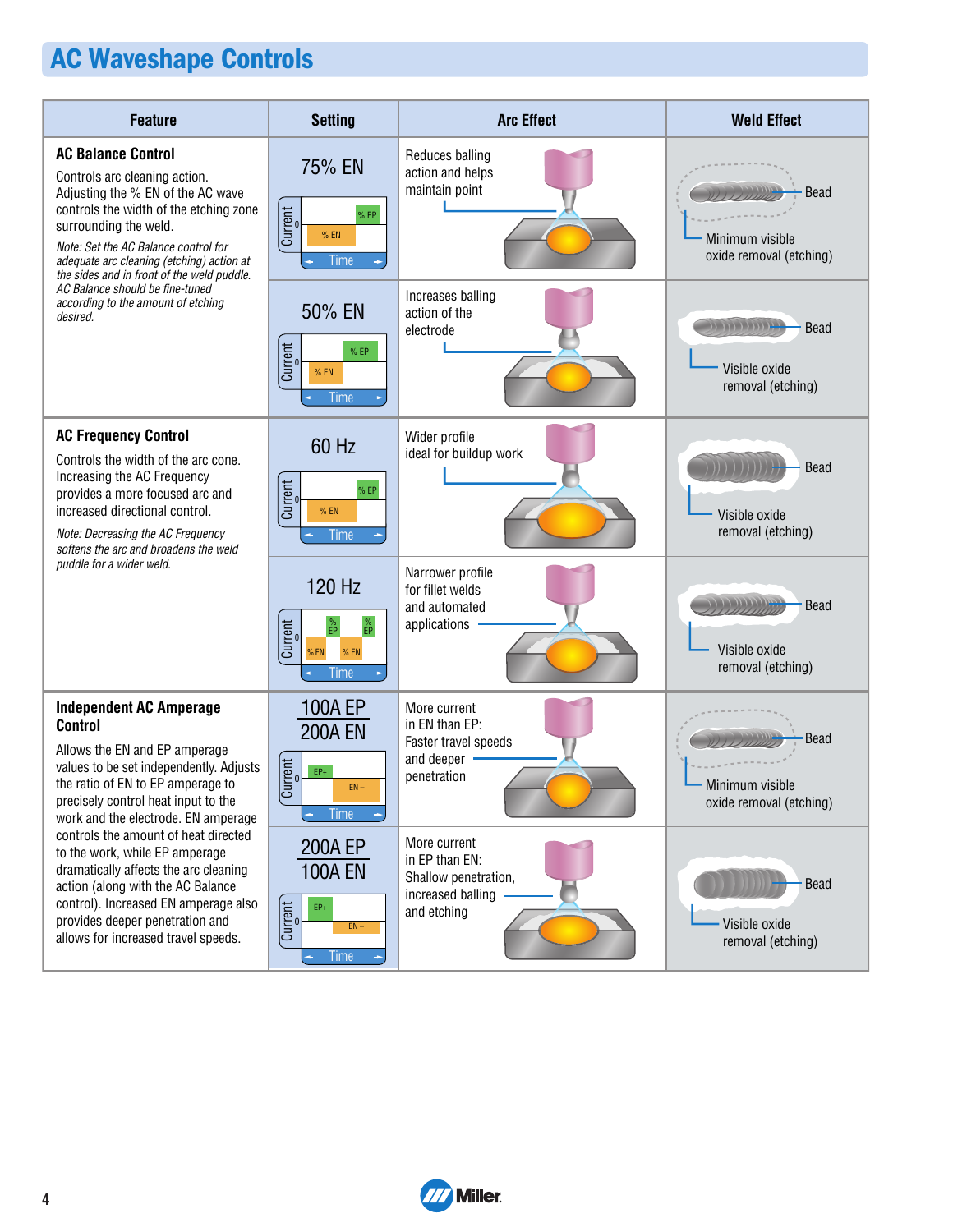## **AC Waveshape Controls (Continued)**

## AC Waveform Selection

Select from four different AC waveforms to optimize the arc characteristic for your application. Choose from:



## **Pulsed TIG Controls**

### High-Speed Pulsed TIG Controls

- **Pulses per second (pps) (Hz):** DC = 0.1 5,000 pps / AC = 0.1 500 pps
- **% ON % Peak Time:** 5 95% (Controls the amount of time during each pulse cycle at the PEAK amperage.)
- **Background Amps:** 5 95% (Sets the low-pulse amperage value as a % of the Peak Amps.)



Typically from 1 to 10 pps. Provides a heating and cooling effect on the weld puddle and can reduce distortion by lowering the average amperage. This heating and cooling effect also produces a distinct ripple pattern in the weld bead. The relationship between pulse frequency and travel speed determines the distance between the ripples. Slow pulsing can also be coordinated with filler metal addition and can increase overall control of the weld puddle.



In excess of 40 pps, pulsed TIG becomes more audible than visible causing increased puddle agitation for a better as-welded microstructure.

Pulsing the weld current at high speeds — between a high Peak and a low Background amperage — can also constrict and focus the arc. This results in maximum arc stability, increased penetration and increased travel speeds (Common Range: 100 – 500 pps).

The arc-sharpening effects of high-speed pulsing are expanded to new dimensions. The ability to pulse at 5,000 pps further enhances arc stability and concentration potential — which is extremely beneficial to automation where maximum travel speeds are required.

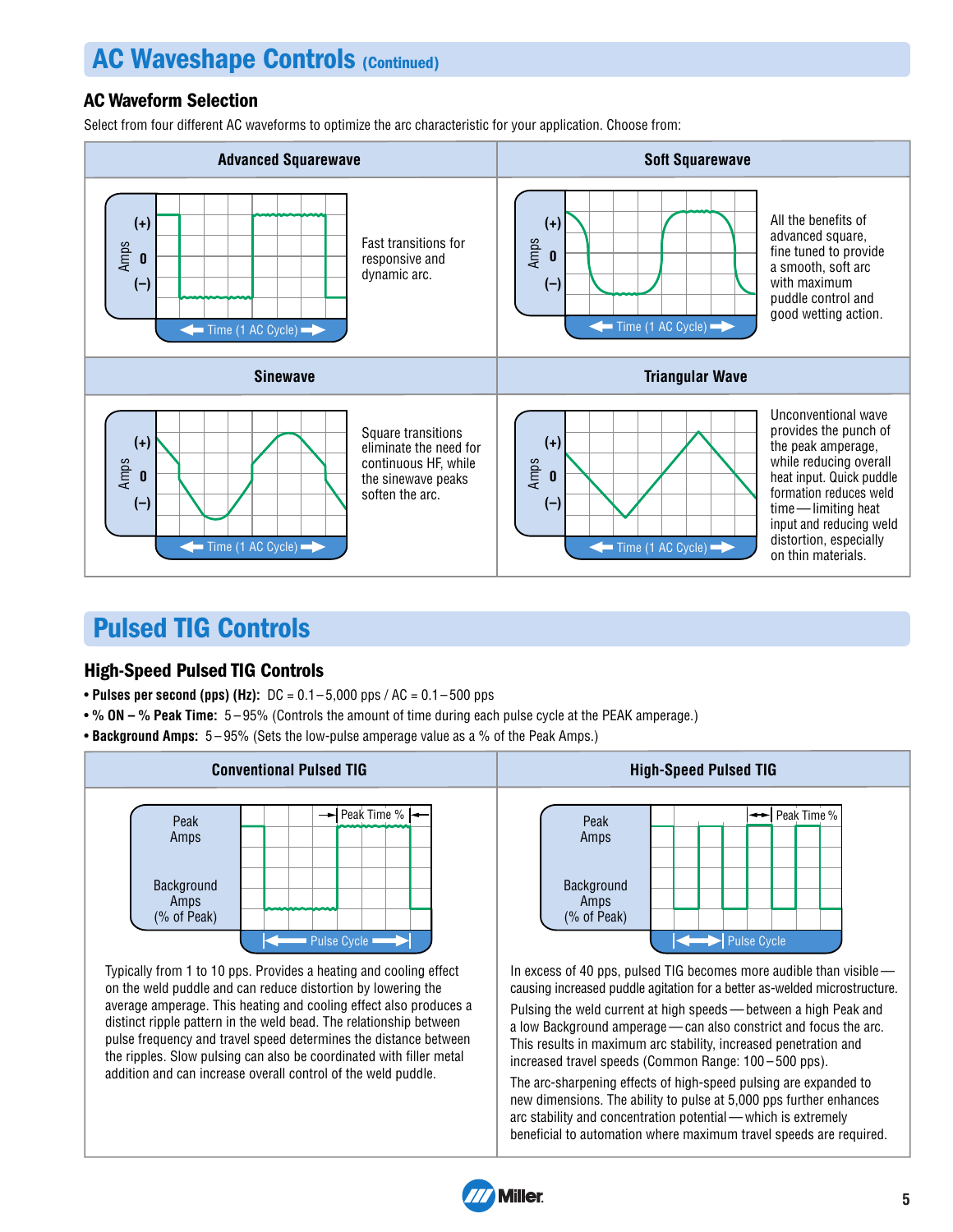## **Dynasty** ® **400 and 800 Models/Packages**

### **Machines and Preconfigured Water-Cooled Packages**

Order machine only or use a single stock number to order a complete preconfigured system.





907717001 and 907719001 packages shown.



951876 package

| <b>Machine Only</b>                                                                                                                                                                                                                                   | TIGRunner <sup>®</sup> Package (Machine/Cart/Cooler)                                                                                                                                                                                                                                        | <b>Complete Package (Machine/Cart/Cooler/Torch Kit/Remote)</b>                                                                                                                                                                                                                                                                                                         |
|-------------------------------------------------------------------------------------------------------------------------------------------------------------------------------------------------------------------------------------------------------|---------------------------------------------------------------------------------------------------------------------------------------------------------------------------------------------------------------------------------------------------------------------------------------------|------------------------------------------------------------------------------------------------------------------------------------------------------------------------------------------------------------------------------------------------------------------------------------------------------------------------------------------------------------------------|
| Dynasty 400 (CSA)<br>907717<br>907717002<br>Dynasty 400 (CE)                                                                                                                                                                                          | Dynasty 400 (CSA)<br>907717001                                                                                                                                                                                                                                                              | Dynasty 400 (CSA) w/Foot Control, W-375<br>951694<br>951876<br>Dynasty 400 (CSA) w/Wireless Foot Control, W-375                                                                                                                                                                                                                                                        |
| Dynasty 800 (CSA)<br>907719<br>Dynasty 800 (CE)<br>907719002                                                                                                                                                                                          | Dynasty 800 (CSA)<br>907719001                                                                                                                                                                                                                                                              | 951696<br>Dynasty 800 (CSA) w/Foot Control<br><b>Dynasty 800 (CSA) w/Wireless Foot Control</b><br>951875                                                                                                                                                                                                                                                               |
| Comes with:<br>• 8 ft. power cord (no plug) (400 model)<br>• Quick-reference quide<br>• Two 50 mm Dinse-style connectors (400 model)<br>• Two thread-lock connectors (800 model)<br>• One thread-lock water-cooled connector<br>$(800 \text{ model})$ | Comes with:<br>• 8 ft. power cord (no plug) (400 model)<br>• Quick-reference quide<br>• Runner <sup>™</sup> cart 300244<br>• Coolmate <sup><math>M</math></sup> 3.5 300245<br>• Two thread-lock connectors (800 model)<br>• One thread-lock water-cooled connector<br>$(800 \text{ model})$ | Comes with:<br>• 8 ft. power cord (no plug) (400 model)<br>• Quick-reference quide<br>• Runner <sup>™</sup> cart 300244<br>• Coolmate <sup>™</sup> 3.5 300245 and 4 gallons of coolant 043810<br>• W-375 torch kit 301268 (400 model) or<br>W-400 (WP-18SC) torch kit 300186 (800 model)<br>• Remote control 194744 (foot) or<br>Remote control 301580 (wireless foot) |

## **Build a Water-Cooled Package**

Select desired stock number for each step.



907717001 Dynasty 400 TIGRunner® shown with four bottles of 043810 low-conductivity coolant.



301580 remote shown. 301268 kit shown.



| Step 1 • Select Dynasty TIGRunner <sup>®</sup> and Coolant                                                                                 |                                  | Step 2 . Select Remote Control                                                                                                                                                                                          |                                                                                 | Step 3 . Select Torch Kit                                                                                                       |                                      |
|--------------------------------------------------------------------------------------------------------------------------------------------|----------------------------------|-------------------------------------------------------------------------------------------------------------------------------------------------------------------------------------------------------------------------|---------------------------------------------------------------------------------|---------------------------------------------------------------------------------------------------------------------------------|--------------------------------------|
| <b>Dynasty 400 TIGRunner</b><br><b>Dynasty 800 TIGRunner</b><br><b>Low-Conductivity Coolant</b><br>(must be ordered in quantities of four) | 907717001<br>907719001<br>043810 | <b>Wireless Foot</b><br><b>RFCS-14 HD Foot</b><br><b>RCC-14 E/W Fingertip</b><br><b>RCCS-14 N/S Fingertip</b><br><b>RMS-14 Pushbutton</b><br><b>RMLS-14 Momentary/Maintained</b><br>RHC-14 Hand<br><b>Wireless Hand</b> | 301580<br>194744<br>151086<br>043688<br>187208<br>129337<br>242211020<br>301582 | W-250 Kit<br><b>W-280 Kit</b><br>W-375 Kit<br>(recommended for 400 model)<br>W-400 (WP-18SC) Kit<br>(recommended for 800 model) | 300185<br>300990<br>301268<br>300186 |

## **Genuine Miller** ® **Accessories**

### **Water-Cooled Torch Kits**

#### **W-280 Torch Kit 300990**

- Weldcraft™ W-280 25-foot (7.6 m) TIG torch with Dinse-style connector
- Torch cable cover
- Work clamp with 15-foot (4.6 m) 1/0 cable and Dinse-style connector
- Flowmeter regulator
- Gas hose (regulator to machine)
- AK4GL torch accessory kit includes short back cap, nozzles, gas lenses, collets and 2% ceriated tungsten electrodes (1/16, 3/32 and 1/8 inch)

#### **W-375 Torch Kit 301268** Recommended for Dynasty 400

- Weldcraft™ W-375 25-foot (7.6 m) TIG torch with Dinse-style connector
- Torch cable cover
- Work clamp with 15-foot (4.6 m) 1/0 cable and Dinse-style connector
- Flowmeter regulator
- Gas hose (regulator to machine)
- AK4GL torch accessory kit includes short back cap, nozzles, gas lenses, collets and 2% ceriated tungsten electrodes (1/16, 3/32 and 1/8 inch)

## **W-400 (WP-18SC) Torch Kit 300186**

Recommended for Dynasty 800

- Weldcraft™ W-400 (WP-18SC) 25-foot (7.6 m) TIG torch with thread-lock connector
- Torch cable cover
- Work clamp with 12-foot (3.7 m) 4/0 cable with thread-lock connector
- Flowmeter regulator
- Gas hose (regulator to machine)
- AK18C torch accessory kit includes short back cap, nozzles, collets, collet bodies and 2% ceriated tungsten electrodes (3/32, 1/8 and 5/32 inch)

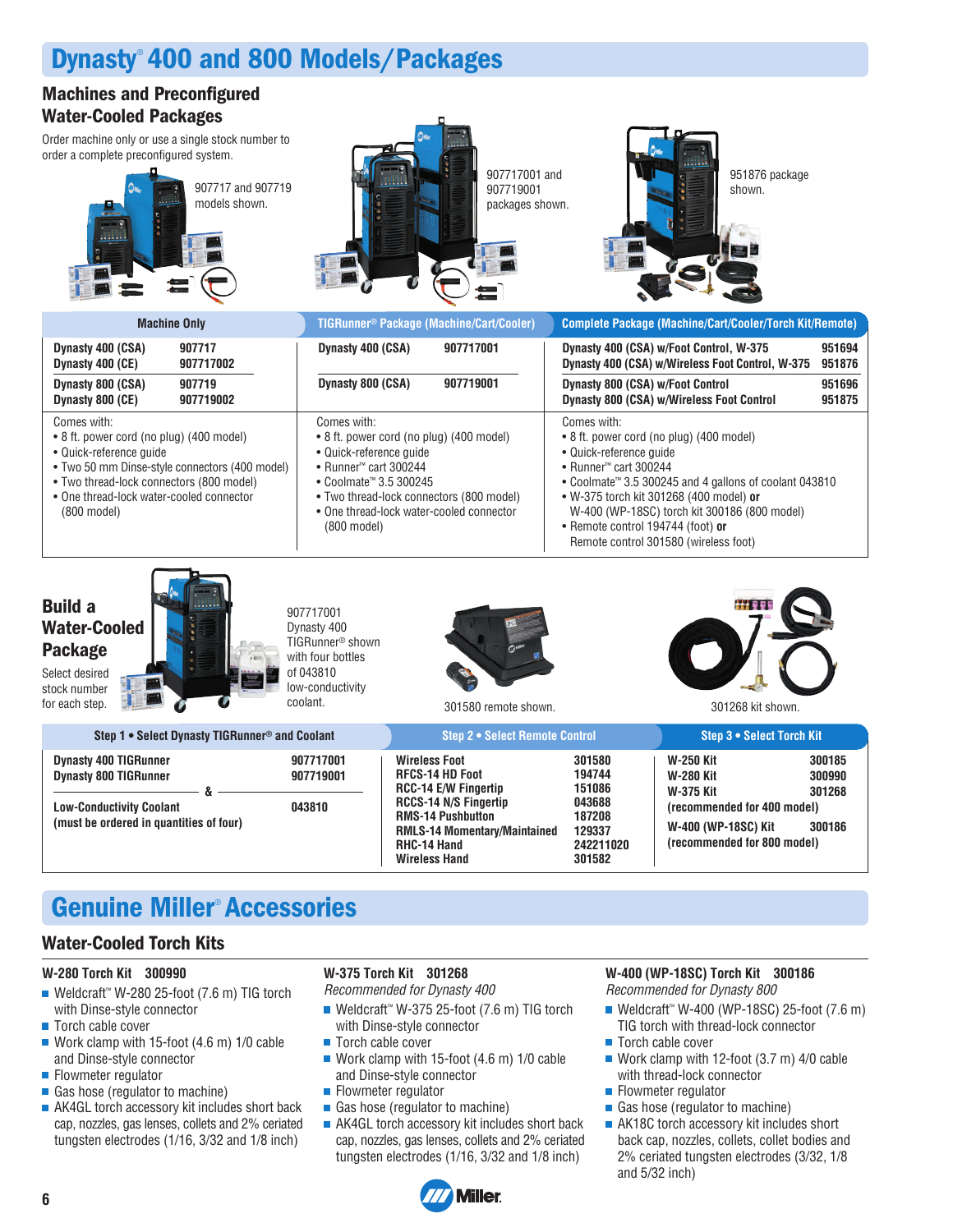## Genuine Miller<sup>®</sup> Accessories (Continued)



**Water-Cooled TIG Torch Connector 195377** For Dynasty® and Maxstar® 400. 50 mm

Dinse-style with water return line. For use with all Weldcraft™ water-cooled torches.



#### **Water-Cooled TIG Torch Connector 225028** For Dynasty and Maxstar 800. 50 mm thread-lock with water return line. For use with all Weldcraft™



water-cooled torches. **Runner**™  **Cart 300244** Designed to accommodate Dynasty or Maxstar 400 or 800 power sources and a Coolmate™ 3.5 cooler. Cart features single cylinder rack, foot pedal holder, three cable/torch holders, and two TIG electrode filler holders.



**Coolmate**™  **3.5 300245** Designed to integrate

with the Dynasty and Maxstar 400 and 800

power sources. For use with water-cooled torches rated up to 600 amps. 3.5-gallon capacity.

#### **Low-Conductivity TIG Coolant 043810**

Sold in multiples of four in one-gallon recyclable plastic bottles. Miller coolants contains a base of ethylene glycol and deionized water to protect against freezing to -37° Fahrenheit (-38°C) or boiling to 227° Fahrenheit (108°C).

#### **Automation Interface Connection Kit 278161 Field**

Provides control of power source welding parameters through a 28-pin receptacle. The 28-pin receptacle replaces the standard 14-pin receptacle and requires a PLC controller to operate the power source. Ideal for automated equipment integration.

#### **Weld Current Sensor 300179 Field**

Detects when work clamp is not connected and prevents expensive damage to disconnect devices and input power cord and wiring.

#### **Remote Controls and Switches**

### **Wireless Remote Foot**



**Control 301580** For remote current and contactor control. Receiver plugs directly into the 14-pin receptacle of Miller

**Wireless Remote Hand Control 301582** For remote current and contactor control. Receiver

machine. 90-foot (27.4 m) operating range.



### **Contactor and Current Control 043688**

attaches to TIG torch using two hook-and-loop fasteners. Includes 26.5-foot (8 m) cord and 14-pin plug.



## **Contactor and Current Control 151086**

attaches to TIG torch using two hook-and-loop fasteners. Includes 26.5-foot (8 m) cord and 14-pin plug.



#### **RFCS-14 HD Foot Control 194744**

Maximum flexibility is accomplished with a reconfigurable cord that can exit the front, back or either side of

the pedal. Foot pedal provides remote current and contactor control. Includes 20-foot (6 m) cord and 14-pin plug.

#### **RHC-14 Hand Control 242211020** Miniature hand control for

remote current and contactor control. Dimensions: 4 x 4 x 3.25 inches (102 x 102 x 83 mm).

Includes 20-foot (6 m) cord and 14-pin plug.



#### **RMLS-14 Switch 129337**

Momentary- and

maintained-contact rocker switch for contactor control. Push forward for maintained contact and backward for momentary contact. Includes 26.5-foot (8 m) cord and 14-pin plug.



Momentary-contact switch for contactor control. Rubber-covered pushbutton dome switch ideal for repetitive on-off applications. Includes 26.5-foot (8 m) cord and 14-pin plug.

**Extension Cables for 14-Pin Remote Controls 242208025** 25 ft. (7.6 m)

**242208050** 50 ft. (15.2 m) **242208080** 80 ft. (24.4 m)

### **TIG Welding Gloves**



**Performance TIG Gloves 263346** Small **263347** Medium **263348** Large **263349** X-Large Completely unlined, goat grain leather with triple-padded palm.

### **Memory Cards**

#### **Memory Card Expansion**

**301151** 14-pin automation expansion Provides the ability to access common automation functions through the 14-pin connection.

**301152** 14-pin Modbus® expansion Provides the ability to access basic and advanced functions through the 14-pin connection.

#### **Memory Card (Blank) 301080**

A blank, commercially available memory card used for transferring software updates and expandable features from your computer to the machine.

Free software updates and feature expansions can be downloaded at MillerWelds.com/tigsoftware.

#### **Educational Materials**

To order, please call Miller Literature at 866-931-9732 or visit MillerWelds.com/resources/tools.

**Gas Tungsten Arc Welding (TIG) Publication 250833**

## **Tungsten**

| Tungsten                      | Amp Range     | 2% Ceriated (AC/DC) | 2% Lanthanated (AC/DC) |
|-------------------------------|---------------|---------------------|------------------------|
| $1/16$ in. $(1.6$ mm)         | 70-150 A      | <b>WC116X7</b>      | <b>WL2116X7</b>        |
| $3/32$ in. $(2.4 \text{ mm})$ | $140 - 250$ A | <b>WC332X7</b>      | <b>WL2332X7</b>        |
| $1/8$ in. $(3.2$ mm)          | $225 - 400$ A | <b>WC018X7</b>      | <b>WL2018X7</b>        |
| $5/32$ in. $(4.0 \text{ mm})$ | $300 - 500$ A | <b>WC532X7</b>      | <b>WL2532X7</b>        |



#### plugs directly into the 14-pin receptacle of Miller machine. 300-foot (91.4 m) operating range.

**RCCS-14 Remote**

North/south rotary-motion fingertip control

**RCC-14 Remote**

East/west rotary-motion fingertip control